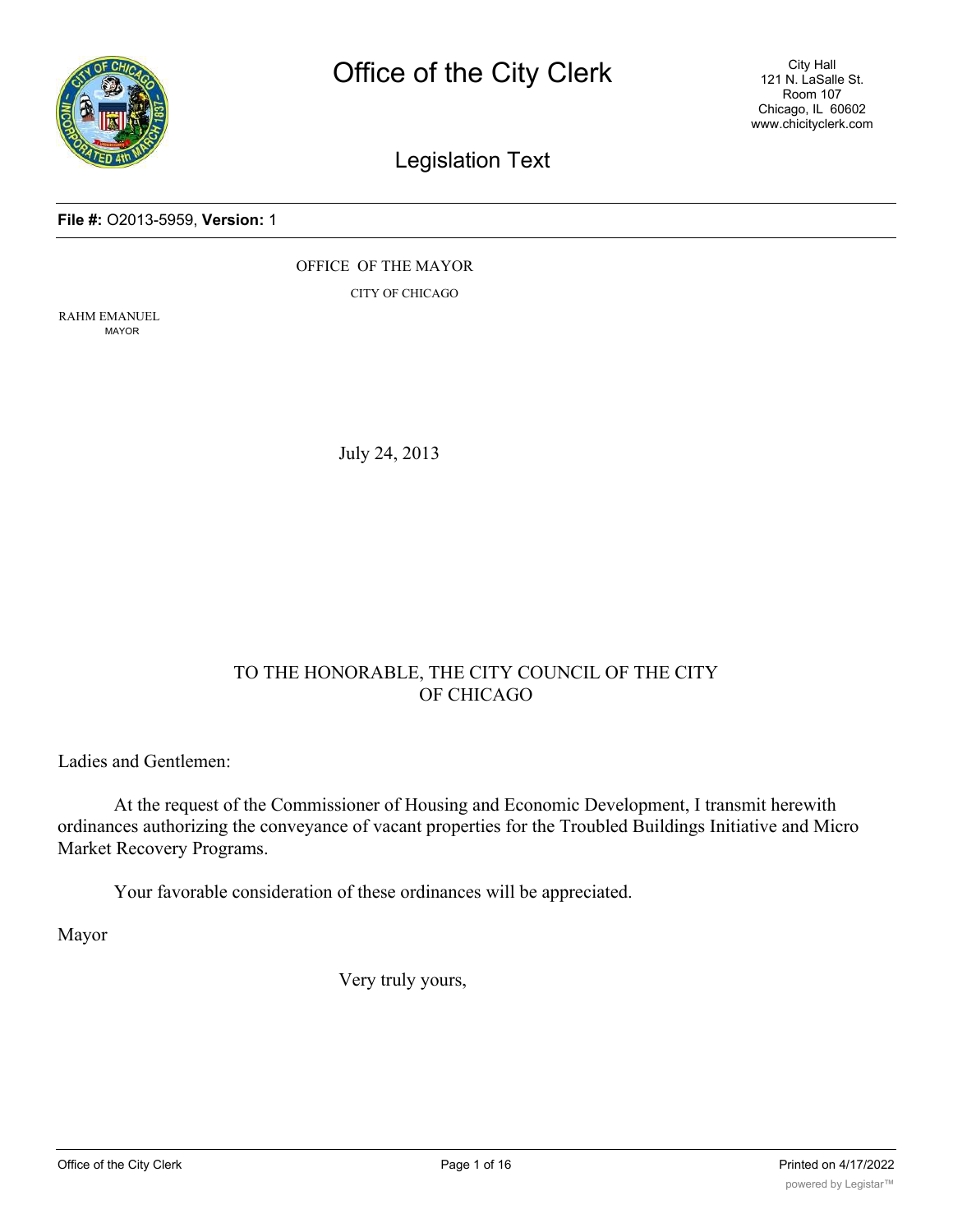## **ORDINANCE**

WHEREAS, the City of Chicago (the "City") is a home rule unit of government under Article VII, Section 6(a) of the Constitution of the State of Illinois, and as such may exercise any power and perform any function pertaining to its government and affairs; and

WHEREAS, pursuant to ordinances passed by the City Council of the City (the "City Council") on September 29, 2004 and printed at pages 32587 through 32591 of the Journal of Proceedings of the City Council of the City of Chicago (the "Journal") for such date, and June 11, 2008 and printed at pages 29116 through 29119 of the Journal for such date, it was determined to be in the best interests of the City to improve one- to four-unit residential buildings which (i) had been foreclosed upon, (ii) had been placed into receivership, or (iii) had deteriorated to the extent that they threatened public health, safety or welfare ("Troubled Buildings") through a program known as the Troubled Building Initiative Program II (the "Program"); and

WHEREAS, the scope of the Program includes placing Troubled Buildings into receivership, providing financing for the acquisition and rehabilitation of Troubled Buildings, and monitoring and providing technical assistance in connection with the rehabilitation of Troubled Buildings; and

WHEREAS, the Program has been and is administered by the City's Department of Housing and Economic Development ("HED"), as successor to the City's Department of Housing; and

WHEREAS, NHS Redevelopment Corporation ("NHSRC") is an Illinois not-for-profit corporation; and

WHEREAS, HED has entered into various grant agreements with NHSRC to facilitate the Program; and

WHEREAS, the City owns or may in future own certain Troubled Buildings ("City-Owned Troubled Buildings"); and

WHEREAS, the City now desires to transfer certain of the City-Owned Troubled Buildings to NHSRC to facilitate the Program; now, therefore,

BE IT ORDAINED BY THE CITY COUNCIL OF THE CITY OF CHICAGO:

SECTION 1. The above recitals are expressly incorporated in and made a part of this ordinance as though fully set forth herein.

SECTION 2. Subject to the approval of the Corporation Counsel, the Commissioner of HED and a designee of the HED Commissioner (the "HED Commissioner"), are authorized to execute such agreements and instruments ("Agreement"), and to perform any and all acts as shall be necessary or advisable in connection with the transfer of any of the City-Owned Troubled Buildings to NHSRC. The HED Commissioner is hereby authorized to determine, based on the best interests of the City, the amount, if any, of any consideration to be paid by NHSRC to the City for the transfer of any City-Owned Troubled Building to NHSRC by the City. The City hereby appropriates such funds, if any, and authorizes their expenditure for affordable housing-related activities in the discretion of the HED Commissioner, subject to further appropriation by the City Council if required, as determined by the Budget Director of the City.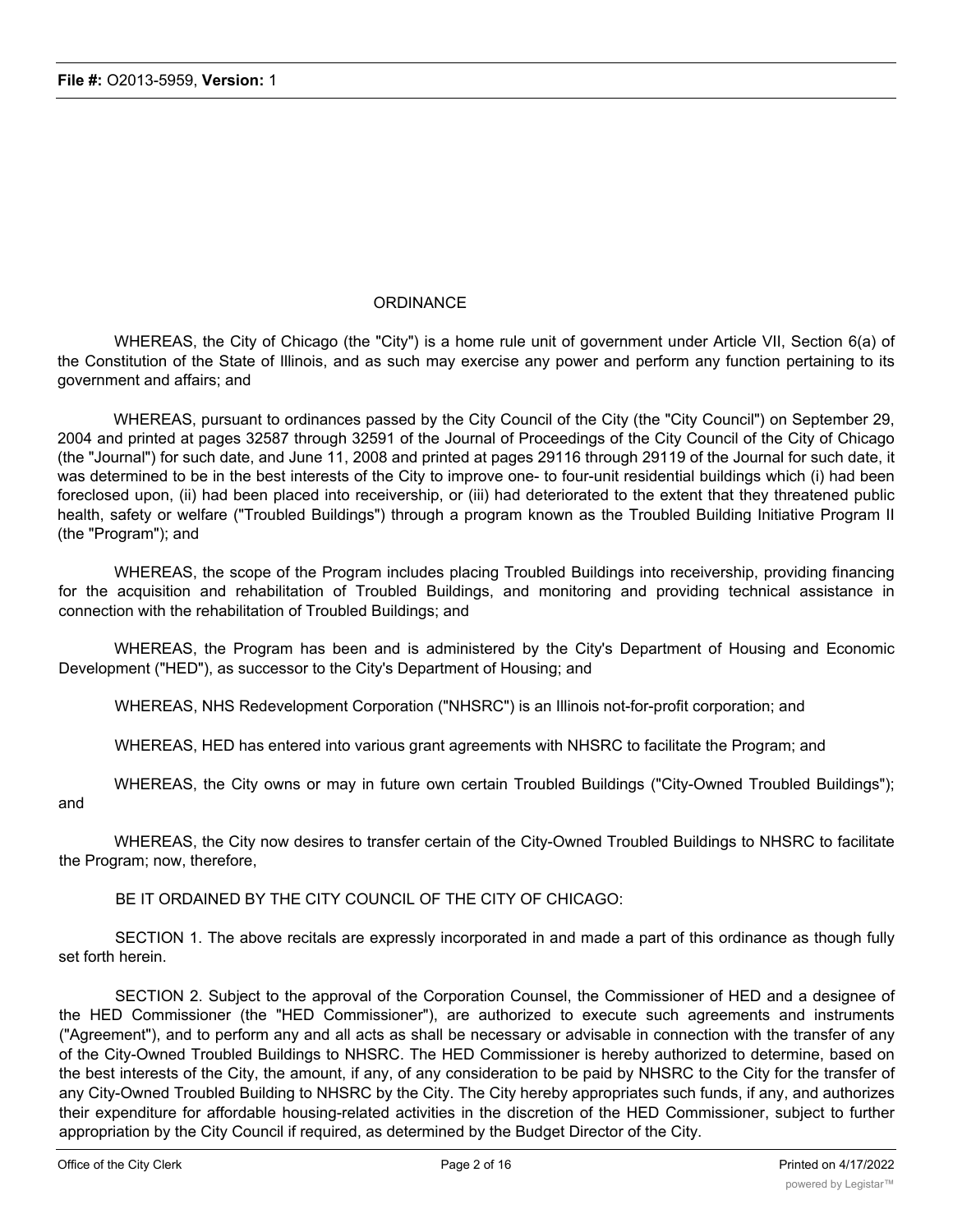SECTION 3. The Mayor or his proxy is each hereby authorized to execute, and the City Clerk or the Deputy City Clerk is each hereby authorized to attest, a quitclaim deed or quitclaim deeds conveying any of the City-Owned Troubled Buildings to NHSRC, or to a land trust of which NHSRC is the sole beneficiary, subject to those covenants, conditions and restrictions set forth in the quitclaim deed and Agreement.

1

SECTION 4. If any provision of this ordinance shall be held to be invalid or unenforceable for any reason, the invalidity or unenforceability of such provision shall not affect any of the other provisions of this ordinance.

SECTION 5. All ordinances, resolutions, motions or orders in conflict with this ordinance are hereby repealed to the extent of such conflict. Section 2-45-110 of the Municipal Code of Chicago shall not apply to the Program.

SECTION 6. This ordinance shall take effect immediately upon its passage and approval.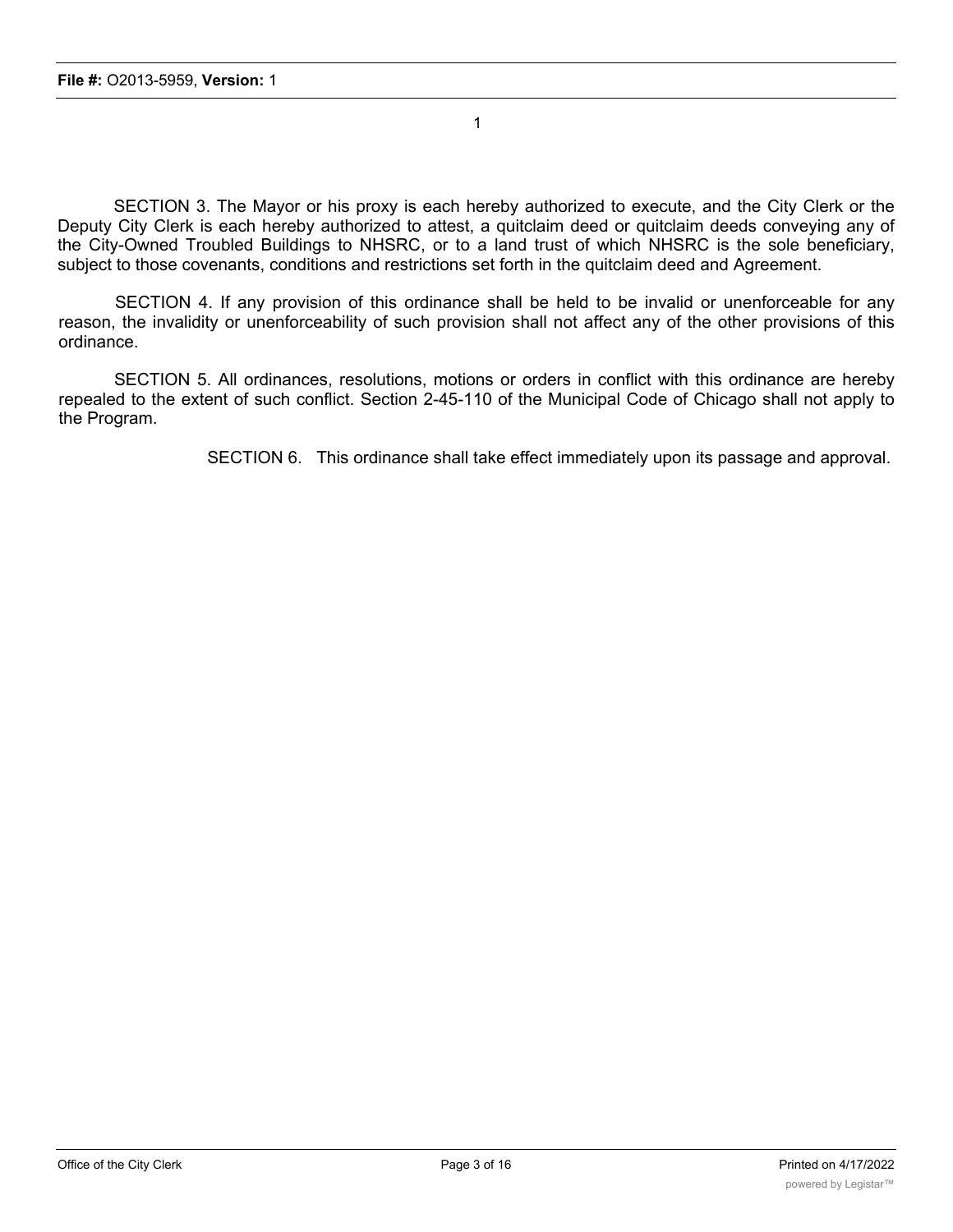2

# CITY OF CHICAGO ECONOMIC DISCLOSURE STATEMENT AND AFFIDAVIT

## SECTION I GENERAL INFORMATION

A. Legal name of Disclosing Party submitting this EDS. Include d/b/a/ if applicable: NHS Redevelopment

Corporation

Check ONE of the following three boxes:

Indicate whether Disclosing Party submitting this EDS is:

- 1. K) the Applicant
	- OR
- 2. [] a legal entity holding a direct or indirect interest in the Applicant. State the legal name of the
- 2. Applicant in which Disclosing Party holds an interest: OR
- 3. [] a specified legal entity with a right of control (see Section II.B.l.b.) State the legal name of
- 3. the entity in which Disclosing Party holds a right of control:

| B. Business address of Disclosing Party: | 1279 N Milwaukee Ave, Ste 500 |
|------------------------------------------|-------------------------------|
|                                          | Chicago, IL 60622             |

| C. Telephone: $\frac{773}{329}$ $\frac{4010}{309}$ | Fax: 773-329-4120 | Email: $ddinoff@nhschicago.org$ |
|----------------------------------------------------|-------------------|---------------------------------|
| $\leq$ mailto:ddinoff@nhschicago.org>              |                   |                                 |

D. Name of contact person: David Dinoff

E. Federal Employer Identification No. (if you have one):

F. Brief description of contract, transaction or other undertaking (referred to below as the "Matter") to which this EDS pertains. (Include project number and location of property, if applicable):

# **Property Conveyance Ordinance**

G. Which City agency or department is requesting this EDS? Housing & Economic Development

If the Matter is a contract being handled by the City's Department of Procurement Services, please complete the following:

Specification # and Contract #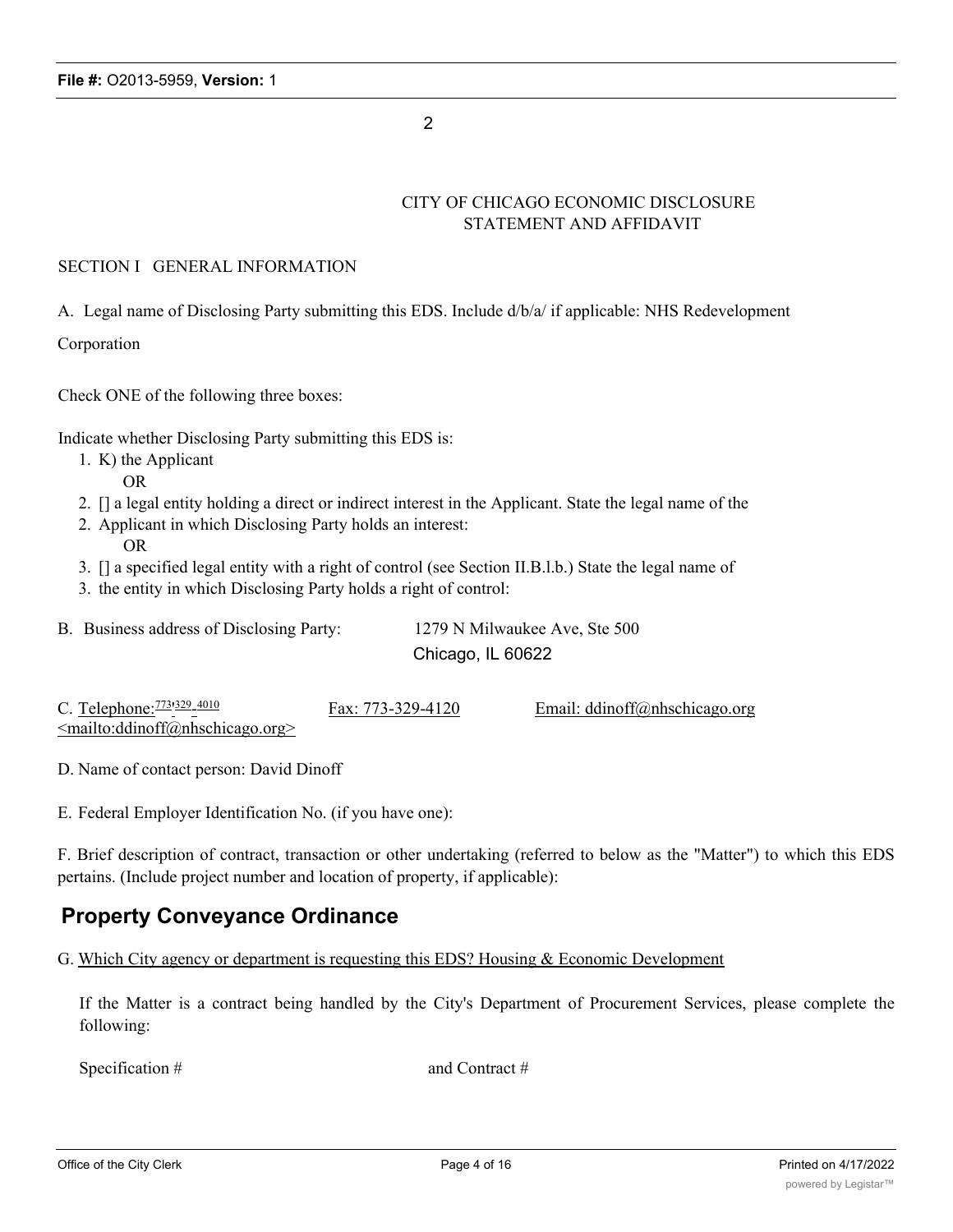#### Page 1 of 13

#### **SECTION II - DISCLOSURE OF OWNERSHIP INTERESTS**

#### A. NATURE OF DISCLOSING PARTY

1. Indicate the nature of the Disclosing Party:

| Person                                   | [] Limited liability company*                            |
|------------------------------------------|----------------------------------------------------------|
| Publicly registered business corporation | [] Limited liability partnership*                        |
| Privately held business corporation      | $\Box$ Joint venture*                                    |
| Sole proprietorship                      | Dg Not-for-profit corporation                            |
| General partnership*                     | (Is the not-for-profit corporation also a $501(c)(3)$ )? |
| Limited partnership*                     | Yes<br>l I No                                            |
| Trust                                    | [] Other (please specify)                                |

\* Note B.l .b below.

2. For legal entities, the state (or foreign country) of incorporation or organization, if applicable: Illinois

3. For legal entities not organized in the State of Illinois: Has the organization registered to do business in the State of Illinois as a foreign entity?

 $[$  | Yes  $[$  | No  $[$  | N/A

#### B. IF THE DISCLOSING PARTY IS A LEGAL ENTITY:

La. List below the full names and titles of all executive officers and all directors of the entity. For not-for-profit corporations, also list below all members, if any, which are legal entities. If there are no such members, write "no members." For trusts, estates or other similar entities, list below the legal titleholder(s).

## **Name Title See attached**

1 .b. If you checked "General partnership," "Limited partnership," "Limited liability company," "Limited liability partnership" or "Joint venture" in response to Item A.l. above (Nature of Disclosing Party), list below the name and title of each general partner, managing member, manager or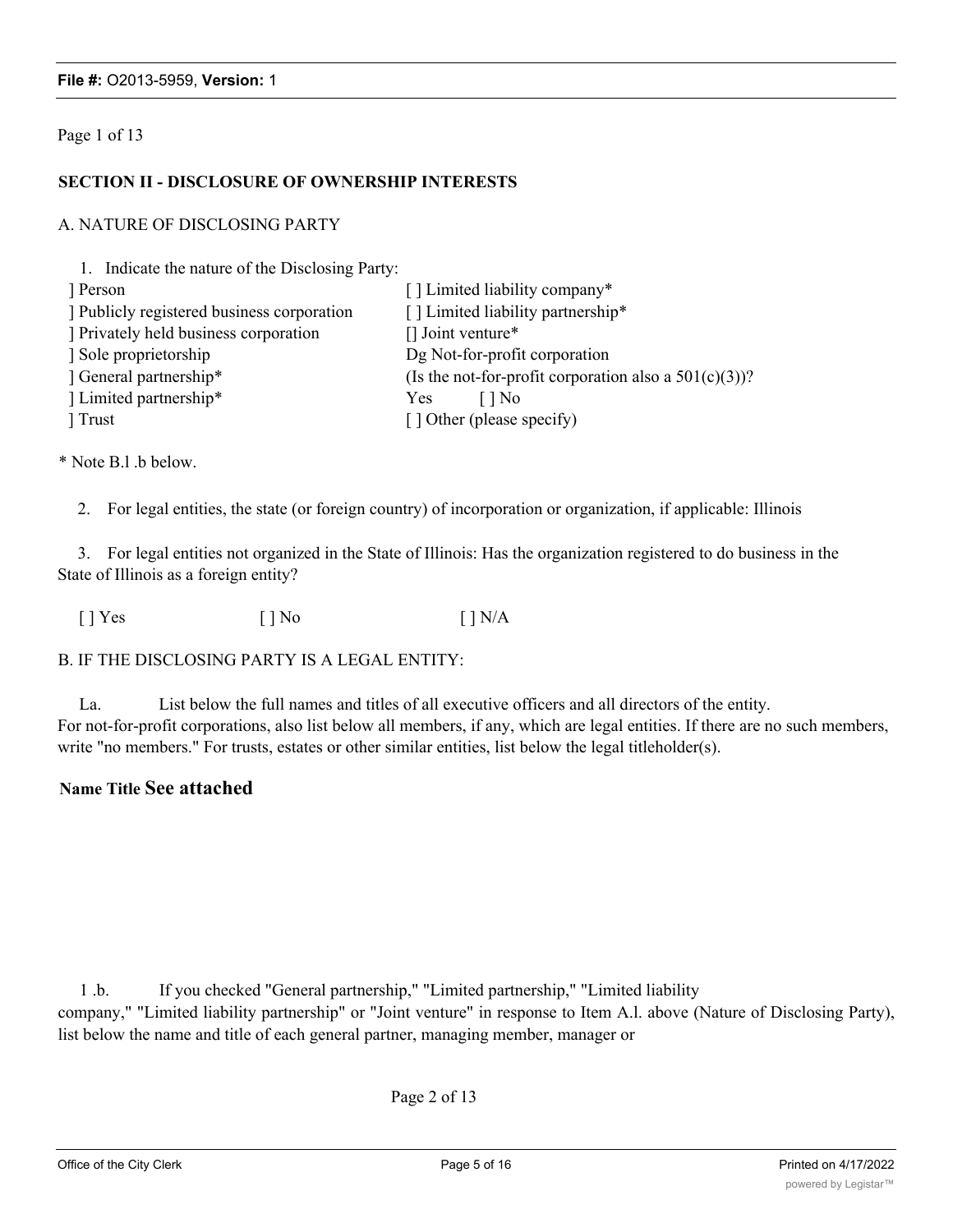any other person or entity that controls the day-to-day management of the Disclosing Party. NOTE: Each legal entity listed below must submit an EDS on its own behalf.

Name Title

N/A

2. Please provide the following information concerning each person or entity having a direct or indirect beneficial interest (including ownership) in excess of 7.5% of the Disclosing Party. Examples of such an interest include shares in a corporation, partnership interest in a partnership or joint venture, interest of a member or manager in a limited liability company, or interest of a beneficiary of a trust, estate or other similar entity. If none, state "None." NOTE: Pursuant to Section 2-154-030 of the Municipal Code of Chicago ("Municipal Code"), the City may require any such additional information from any applicant which is reasonably intended to achieve full disclosure.

Name Business Address Percentage Interest in the Disclosing Party None

## **SECTION III - BUSINESS RELATIONSHIPS WITH CITY ELECTED OFFICIALS**

Has the Disclosing Party had a "business relationship," as defined in Chapter 2-156 of the Municipal Code, with any City elected official in the 12 months before the date this EDS is signed?

## **[]Yes K|No**

If yes, please identify below the name(s) of such City elected official(s) and describe such relationship(s):

## **SECTION IV -- DISCLOSURE OF SUBCONTRACTORS AND OTHER RETAINED PARTIES**

The Disclosing Party must disclose the name and business address of each subcontractor, attorney, lobbyist, accountant, consultant and any other person or entity whom the Disclosing Party has retained or expects to retain in connection with the Matter, as well as the nature of the relationship, and the total

Page 3 of 13

amount of the fees paid or estimated to be paid. The Disclosing Party is not required to disclose employees who are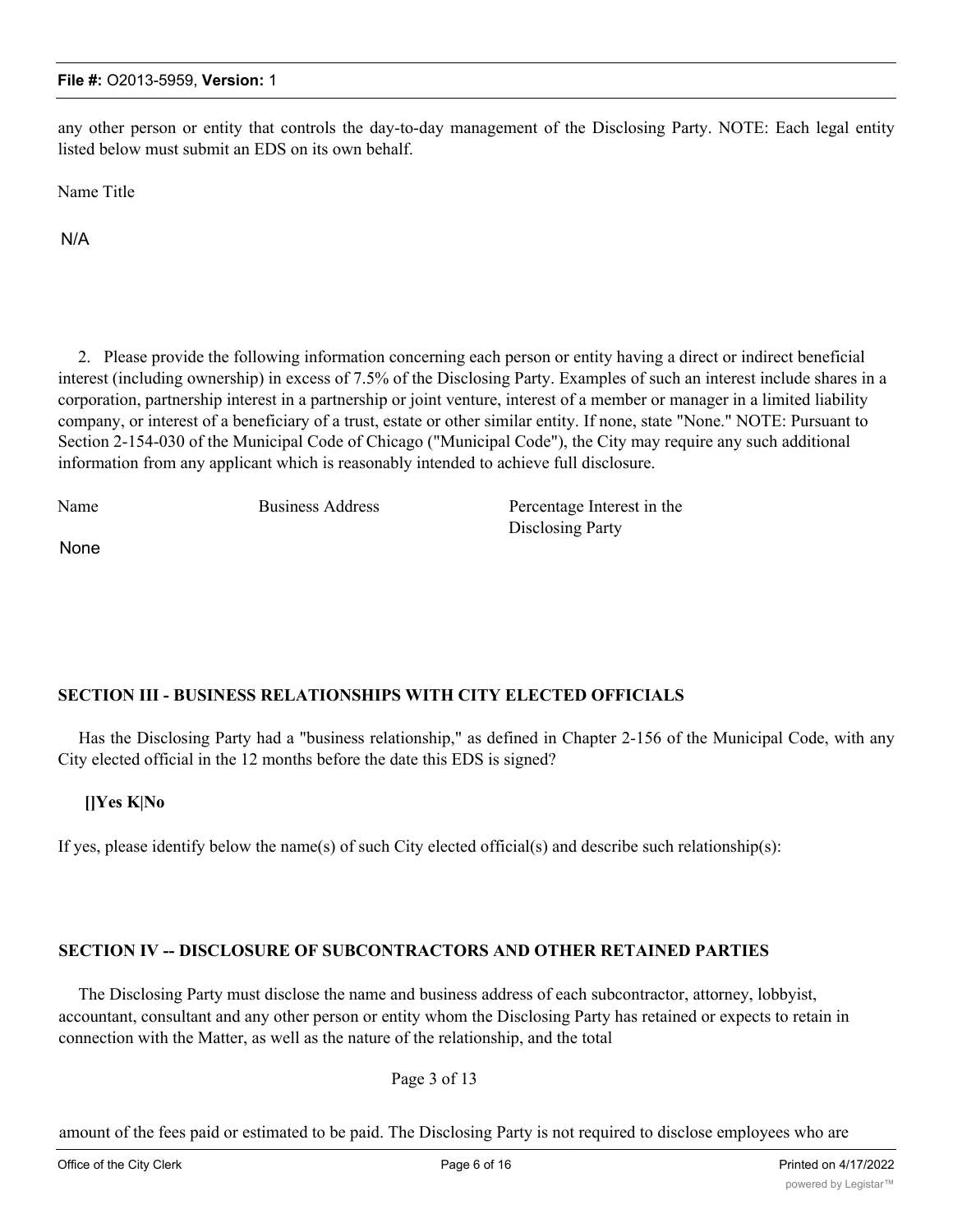paid solely through the Disclosing Party's regular payroll.

"Lobbyist" means any person or entity who undertakes to influence any legislative or administrative action on behalf of any person or entity other than: (1) a not-for-profit entity, on an unpaid basis, or (2) himself. "Lobbyist" also means any person or entity any part of whose duties as an employee of another includes undertaking to influence any legislative or administrative action.

If the Disclosing Party is uncertain whether a disclosure is required under this Section, the Disclosing Party must either ask the City whether disclosure is required or make the disclosure.

| Name                    | <b>Business</b> | <b>Relationship to Disclosing Party</b> | Fees               |
|-------------------------|-----------------|-----------------------------------------|--------------------|
| indicate whether        | Address         | (subcontractor, attorney,               | (indicate whether) |
| retained or anticipated |                 | lobbyist, etc.)                         | paid or estimated) |
| to be retained)         |                 |                                         |                    |

None

(Add sheets if necessary)

Check here if the Disclosing party has not retained, nor expects to retain, any such persons or entities.

#### **SECTION V - CERTIFICATIONS**

#### A. COURT-ORDERED CHILD SUPPORT COMPLIANCE

Under Municipal Code Section 2-92-415, substantial owners of business entities that contract with the City must remain in compliance with their child support obligations throughout the term of the contract.

Has any person who directly or indirectly owns 10% or more of the Disclosing Party been declared in arrearage on any child support obligations by any Illinois court of competent jurisdiction?

[ ] Yes [ ] No M No person owns 10% or more of the Disclosing Party.

If "Yes," has the person entered into a court-approved agreement for payment of all support owed and is the person in compliance with that agreement?

 $[ ]$  Yes  $[ ]$  No

Page 4 of 13

## B. FURTHER CERTIFICATIONS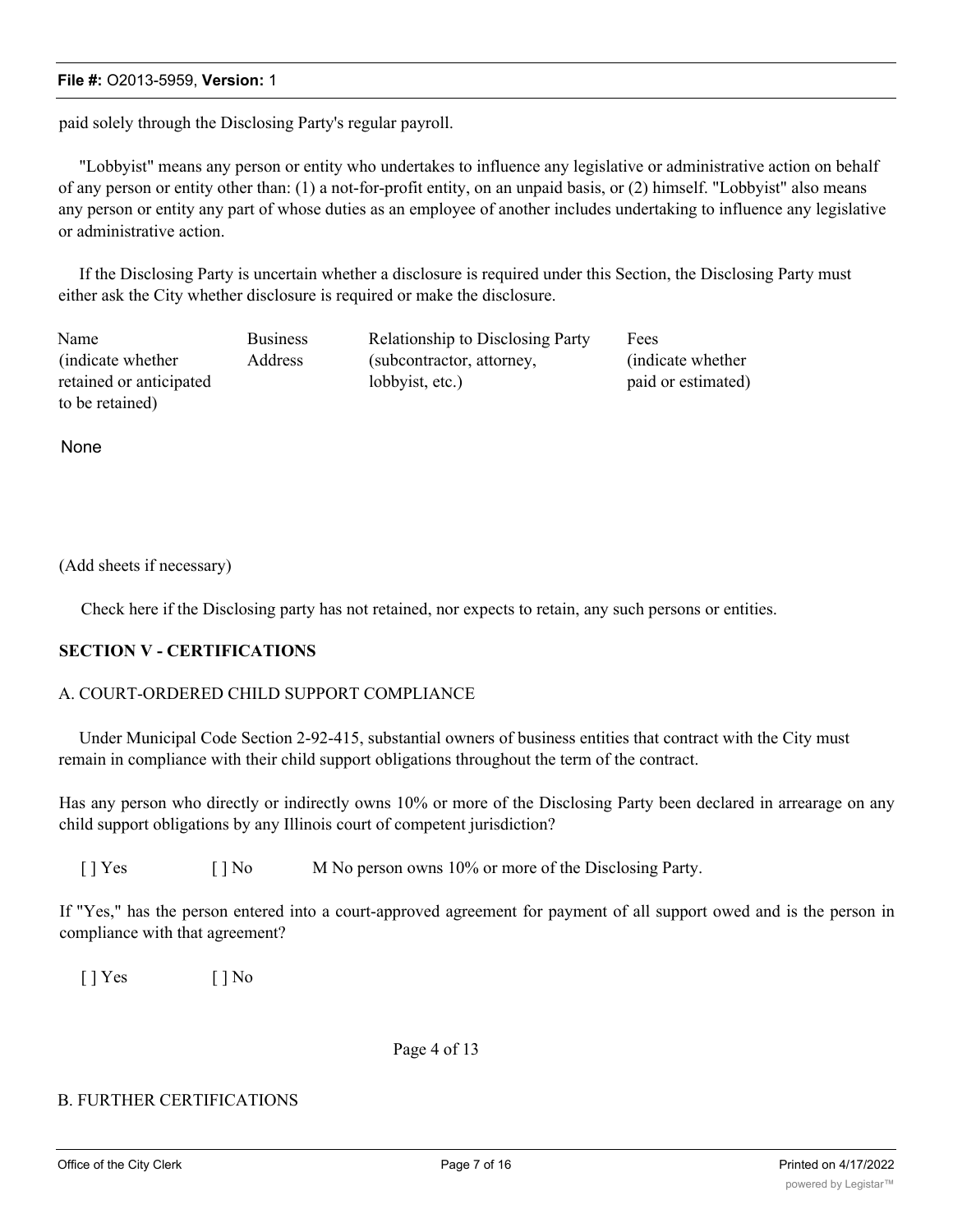1. The Disclosing Party and, if the Disclosing Party is a legal entity, all of those persons or entities identified in Section II.B.l. of this EDS:

- a. are not presently debarred, suspended, proposed for debarment, declared ineligible or voluntarily excluded from any transactions by any federal, state or local unit of government;
- b. have not, within a five-year period preceding the date of this EDS, been convicted of a criminal offense, adjudged guilty, or had a civil judgment rendered against them in connection with: obtaining, attempting to obtain, or performing a public (federal, state or local) transaction or contract under a public transaction; a violation of federal or state antitrust statutes; fraud; embezzlement; theft; forgery; bribery; falsification or destruction of records; making false statements; or receiving stolen property;
- c. are not presently indicted for or otherwise criminally or civilly charged by a governmental entity (federal, state or local) with commission of any of the offenses enumerated in clause B.l.b. of this Section V;
- d. have not, within a five-year period preceding the date of this EDS, had one or more public transactions (federal, state or local) terminated for cause or default; and
- e. have not, within a five-year period preceding the date of this EDS, been convicted, adjudged guilty, or found liable in a civil proceeding, or in any criminal or civil action, including actions concerning environmental violations, instituted by the City or by the federal government, any state, or any other unit of local government.
- 2. The certifications in subparts 2, 3 and 4 concern:
- the Disclosing Party;

· any "Applicable Party" (meaning any party participating in the performance of the Matter, including but not limited to any persons or legal entities disclosed under Section IV, "Disclosure of Subcontractors and Other Retained Parties"); · any "Affiliated Entity" (meaning a person or entity that, directly or indirectly: controls the Disclosing Party, is controlled by the Disclosing Party, or is, with the Disclosing Party, under common control of another person or entity. Indicia of control include, without limitation: interlocking management or ownership; identity of interests among family members, shared facilities and equipment; common use of employees; or organization of a business entity following the ineligibility of a business entity to do business with federal or state or local government, including the City, using substantially the same management, ownership, or principals as the ineligible entity); with respect to Applicable Parties, the term Affiliated Entity means a person or entity that directly or indirectly controls the Applicable Party, is controlled by it, or, with the Applicable Party, is under common control of another person or entity;

## Page 5 of 13

• any responsible official of the Disclosing Party, any Applicable Party or any Affiliated Entity or any other official, agent or employee of the Disclosing Party, any Applicable Party or any Affiliated Entity, acting pursuant to the direction or authorization of a responsible official of the Disclosing Party, any Applicable Party or any Affiliated Entity (collectively "Agents").

Neither the Disclosing Party, nor any Applicable Party, nor any Affiliated Entity of either the Disclosing Party or any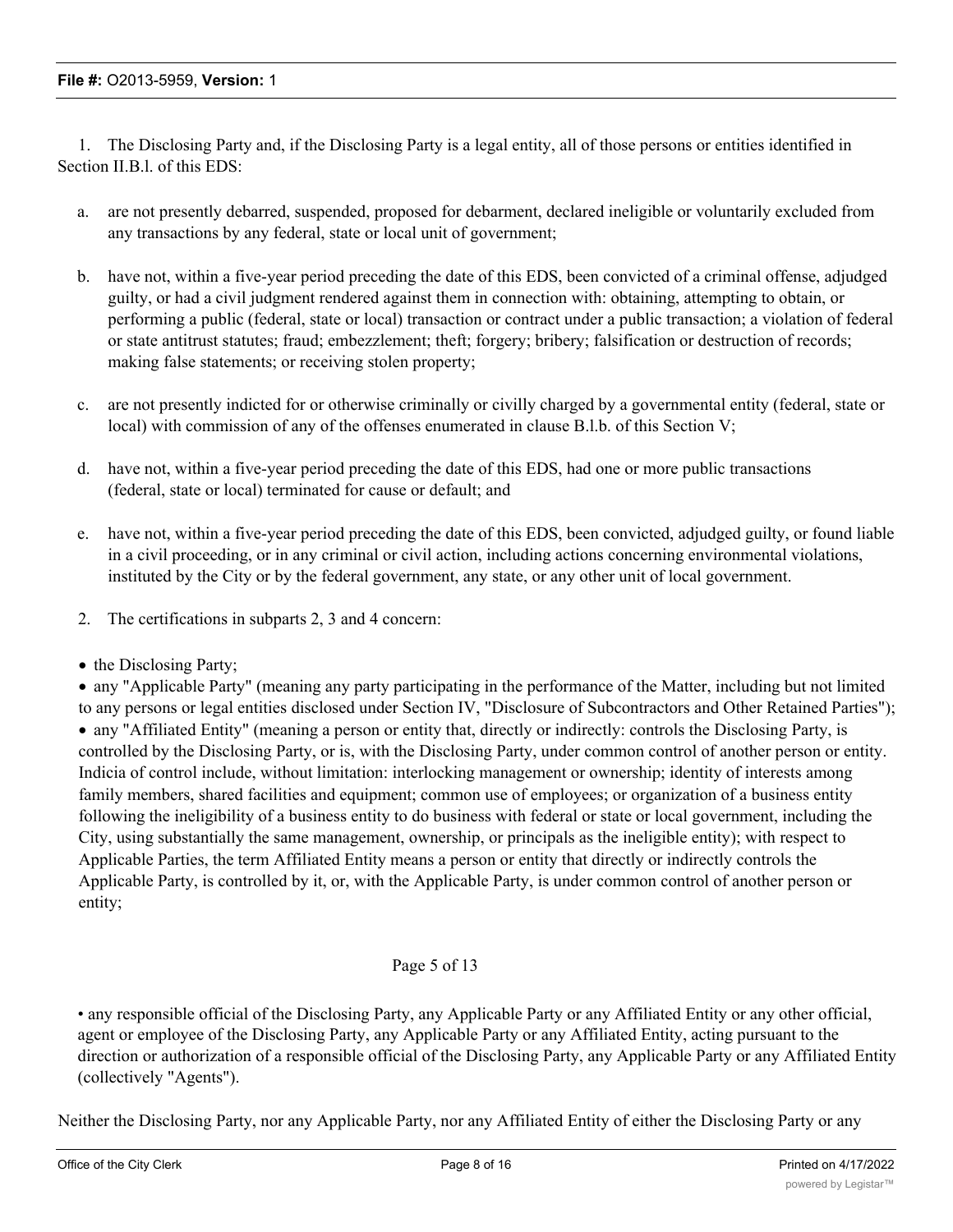Applicable Party nor any Agents have, during the five years before the date this EDS is signed, or, with respect to an Applicable Party, an Affiliated Entity, or an Affiliated Entity of an Applicable Party during the five years before the date of such Applicable Party's or Affiliated Entity's contract or engagement in connection with the Matter:

- a. bribed or attempted to bribe, or been convicted or adjudged guilty of bribery or attempting to bribe, a public officer or employee of the City, the State of Illinois, or any agency of the federal government or of any state or local government in the United States of America, in that officer's or employee's official capacity;
- b. agreed or colluded with other bidders or prospective bidders, or been a party to any such agreement, or been convicted or adjudged guilty of agreement or collusion among bidders or prospective bidders, in restraint of freedom of competition by agreement to bid a fixed price or otherwise; or
- c. made an admission of such conduct described in a. or b. above that is a matter of record, but have not been prosecuted for such conduct; or
- d. violated the provisions of Municipal Code Section 2-92-610 (Living Wage Ordinance).

3. Neither the Disclosing Party, Affiliated Entity or Applicable Party, or any of their employees, officials, agents or partners, is barred from contracting with any unit of state or local government as a result of engaging in or being convicted of (1) bid-rigging in violation of 720 ILCS 5/33E-3; (2) bid-rotating in violation of 720 ILCS 5/33E-4; or (3) any similar offense of any state or of the United States of America that contains the same elements as the offense of bidrigging or bid-rotating.

4. Neither the Disclosing Party nor any Affiliated Entity is listed on any of the following lists maintained by the Office of Foreign Assets Control of the U.S. Department of the Treasury or the Bureau of Industry and Security of the U.S. Department of Commerce or their successors: the Specially Designated Nationals List, the Denied Persons List, the Unverified List, the Entity List and the Debarred List.

5. The Disclosing Party understands and shall comply with (1) the applicable requirements of the Governmental Ethics Ordinance of the City, Title 2, Chapter 2-156 of the Municipal Code; and (2) all the applicable provisions of Chapter 2-56 of the Municipal Code (Office of the Inspector General).

## Page 6 of 13

6. If the Disclosing Party is unable to certify to any of the above statements in this Part B (Further Certifications), the Disclosing Party must explain below:

If the letters "NA," the word "None," or no response appears on the lines above, it will be conclusively presumed that the Disclosing Party certified to the above statements.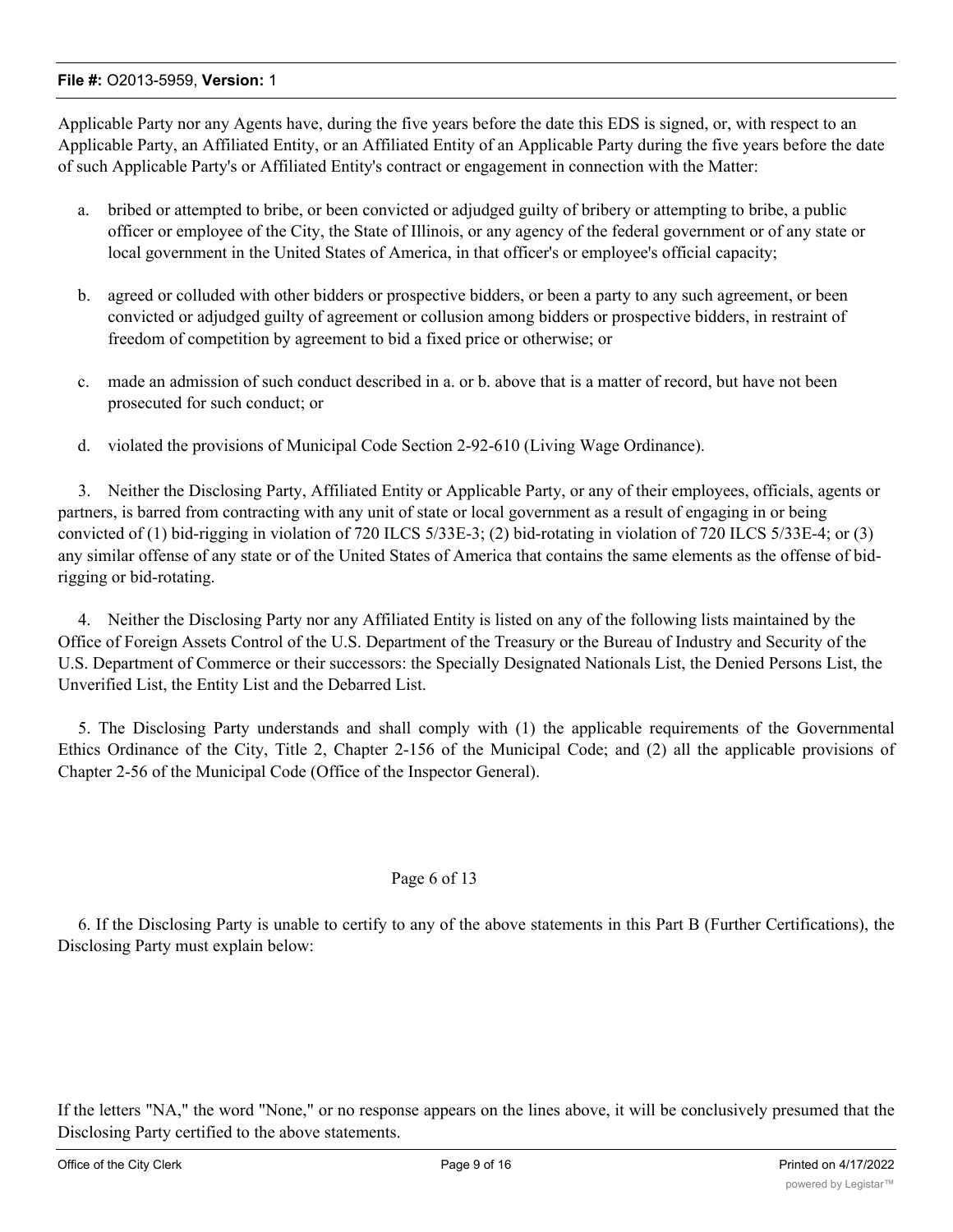## C. CERTIFICATION OF STATUS AS FINANCIAL INSTITUTION

For purposes of this Part C, under Municipal Code Section 2-32-45 5(b), the term "financial institution" means a bank, savings and loan association, thrift, credit union, mortgage banker, mortgage broker, trust company, savings bank, investment bank, securities broker, municipal securities broker, securities dealer, municipal securities dealer, securities underwriter, municipal securities underwriter, investment trust, venture capital company, bank holding company, financial services holding company, or any licensee under the Consumer Installment Loan Act, the Sales Finance Agency Act, or the Residential Mortgage Licensing Act. However, "financial institution" specifically shall not include any entity whose predominant business is the providing of tax deferred, defined contribution, pension plans to public employees in accordance with Sections 403(b) and 457 of the Internal Revenue Code. (Additional definitions may be found in Municipal Code Section 2-32-455(b).)

## 1. CERTIFICATION

The Disclosing Party certifies that the Disclosing Party (check one)

[ ] is ftil is not

a "financial institution" as defined in Section 2-32-45 5(b) of the Municipal Code.

2. If the Disclosing Party IS a financial institution, then the Disclosing Party pledges:

"We are not and will not become a predatory lender as defined in Chapter 2-32 of the Municipal Code. We further pledge that none of our affiliates is, and none of them will become, a predatory lender as defined in Chapter 2-32 of the Municipal Code. We understand that becoming a predatory lender or becoming an affiliate of a predatory lender may result in the loss of the privilege of doing business with the City."

If the Disclosing Party is unable to make this pledge because it or any of its affiliates (as defined in Section 2-32-455(b) of the Municipal Code) is a predatory lender within the meaning of Chapter

#### Page 7 of 13

2-32 of the Municipal Code, explain here (attach additional pages if necessary):

If the letters "NA," the word "None," or no response appears on the lines above, it will be conclusively presumed that the Disclosing Party certified to the above statements.

#### D. CERTIFICATION REGARDING INTEREST IN CITY BUSINESS

Any words or terms that are defined in Chapter 2-156 of the Municipal Code have the same meanings when used in this Part D.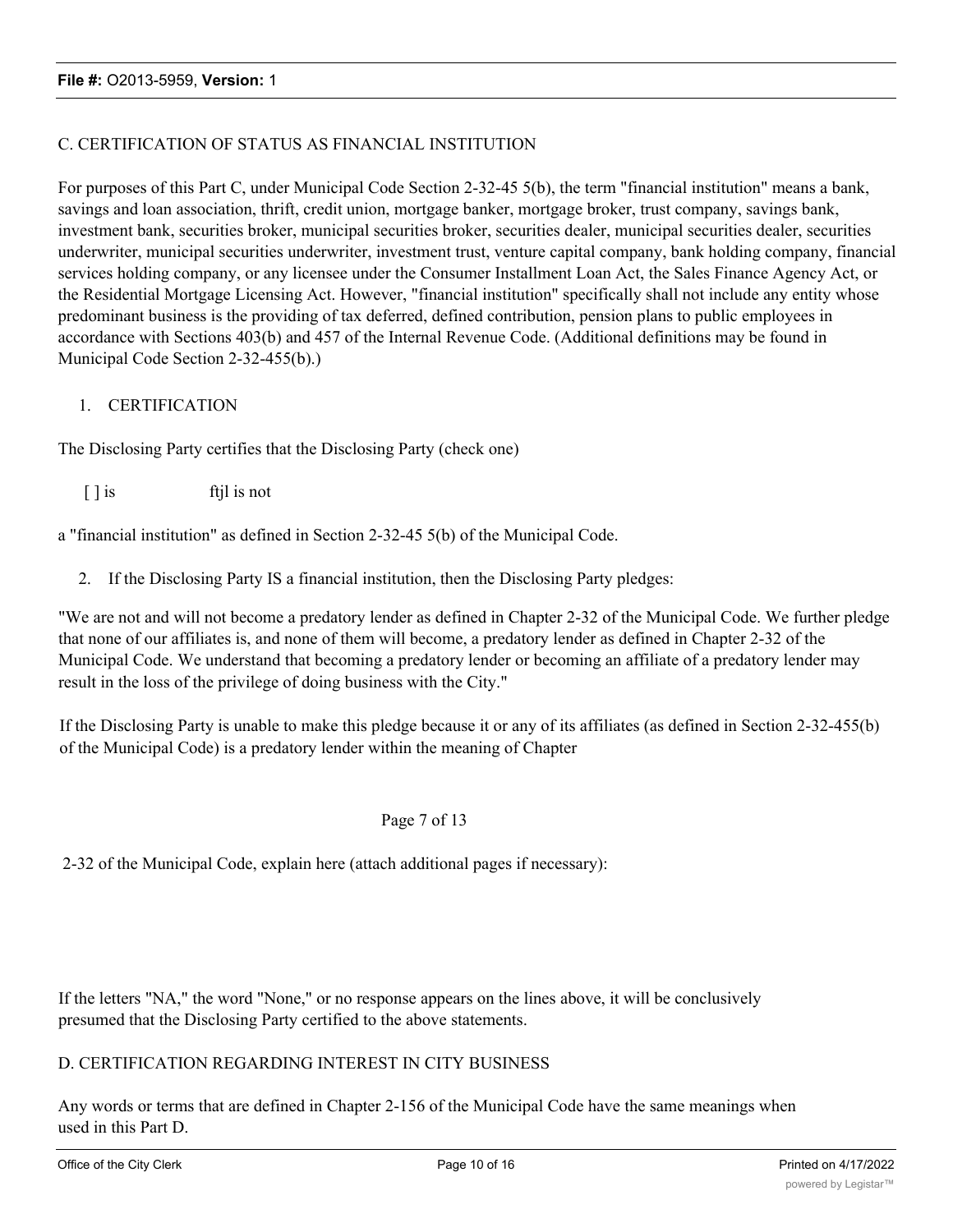1. In accordance with Section 2-156-110 of the Municipal Code: Does any official or employee of the City have a financial interest in his or her own name or in the name of any other person or entity in the Matter?

[]Yes HNo

NOTE: If you checked "Yes" to Item D.l., proceed to Items D.2. and D.3. If you checked "No" to Item D.l., proceed to Part E.

2. Unless sold pursuant to a process of competitive bidding, or otherwise permitted, no City elected official or employee shall have a financial interest in his or her own name or in the name of any other person or entity in the purchase of any property that (i) belongs to the City, or (ii) is sold for taxes or assessments, or (iii) is sold by virtue of legal process at the suit of the City (collectively, "City Property Sale"). Compensation for property taken pursuant to the City's eminent domain power does not constitute a financial interest within the meaning of this Part D.

Does the Matter involve a City Property Sale?

 $[ ]$  Yes  $[ ]$  No

3. If you checked "Yes" to Item D.l., provide the names and business addresses of the City officials or employees having such interest and identify the nature of such interest:

Name Business Address Nature of Interest

4. The Disclosing Party further certifies that no prohibited financial interest in the Matter will be acquired by any City official or employee.

Page 8 of 13

## E. CERTIFICATION REGARDING SLAVERY ERA BUSINESS

The Disclosing Party has searched any and all records of the Disclosing Party and any and all predecessor entities for records of investments or profits from slavery, the slave industry, or slaveholder insurance policies from the slavery era (including insurance policies issued to slaveholders that provided coverage for damage to or injury or death of their slaves) and has disclosed in this EDS any and all such records to the City. In. addition, the Disclosing Party must disclose the names of any and all slaves or slaveholders described in those records. Failure to comply with these disclosure requirements may make the Matter to which this EDS pertains voidable by the City.

Please check either 1. or 2. below. If the Disclosing Party checks 2., the Disclosing Party must disclose below or in an attachment to this EDS all requisite information as set forth in that paragraph 2.

)( 1. The Disclosing Party verifies that (a) the Disclosing Party has searched any and all records of the Disclosing Party and any and all predecessor entities for records of investments or profits from slavery, the slave industry, or slaveholder insurance policies, and (b) the Disclosing Party has found no records of investments or profits from slavery, the slave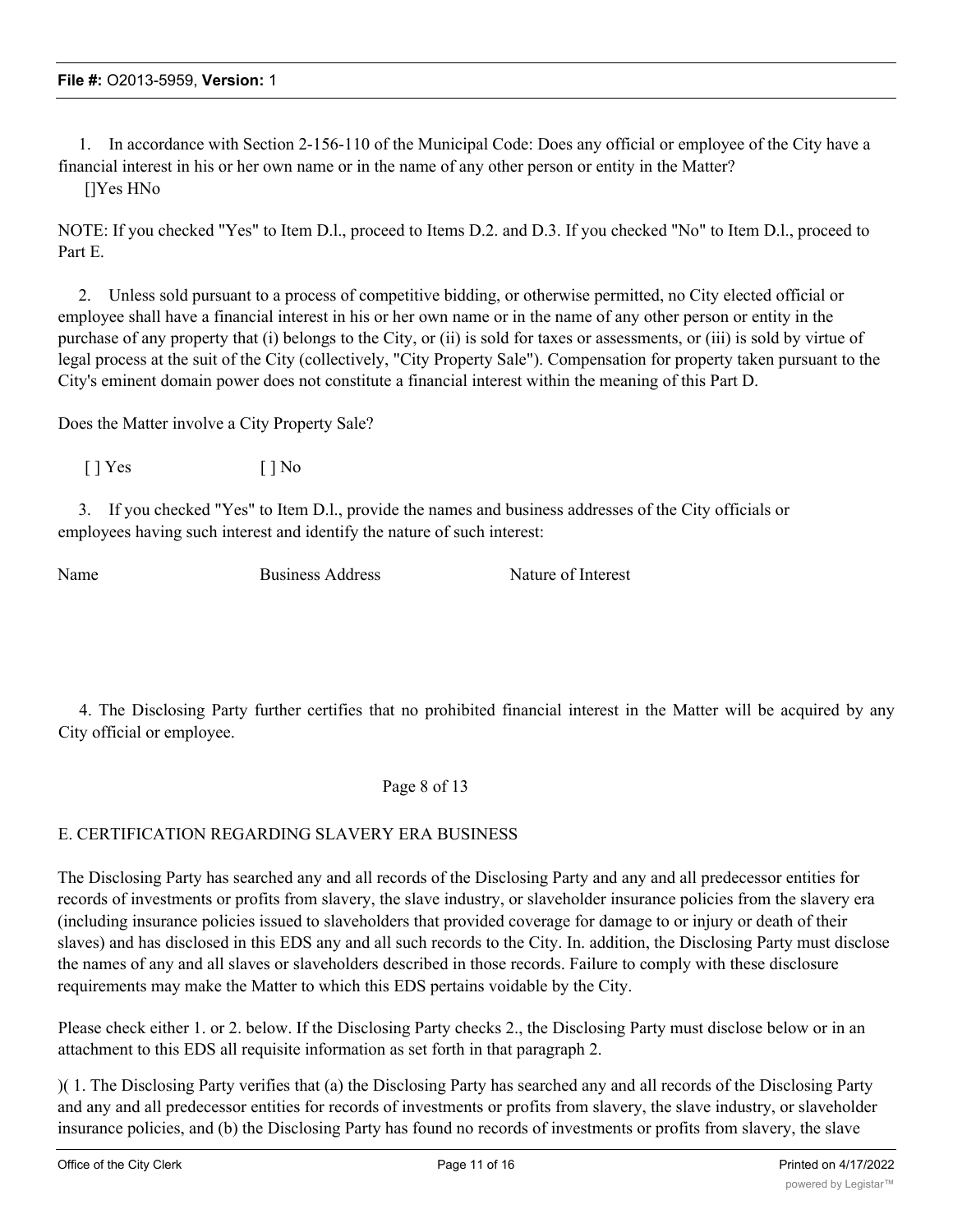industry, or slaveholder insurance policies and no records of names of any slaves or slaveholders.

2. The Disclosing Party verifies that, as a result of conducting the search in step 1(a) above, the Disclosing Party has found records relating to investments or profits from slavery, the slave industry, or slaveholder insurance policies and/or the names of any slaves or slaveholders. The Disclosing Party verifies that the following constitutes full disclosure of all such records:

# **SECTION VI - CERTIFICATIONS FOR FEDERALLY-FUNDED MATTERS**

NOTE: If the Matter is federally funded, complete this Section VI. If the Matter is not federally funded, proceed to Section VII.

## A. CERTIFICATION REGARDING LOBBYING

1. List below the names of all persons or entities registered under the federal Lobbying Disclosure Act of 1995 who have made lobbying contacts on behalf of the Disclosing Party with respect to the Matter: (Begin list here, add sheets as necessary): None

## Page 9 of 13

(If no explanation appears or begins on the lines above, or if the letters "NA" or if the word "None" appear, it will be conclusively presumed that the Disclosing Party means that NO persons or entities registered under the Lobbying Disclosure Act of 1995 have made lobbying contacts on behalf of the Disclosing Party with respect to the Matter.)

2. The Disclosing Party has not spent and will not expend any federally appropriated funds to pay any person or entity listed in Paragraph A.l. above for his or her lobbying activities or to pay any person or entity to influence or attempt to influence an officer or employee of any agency, as defined by applicable federal law, a member of Congress, an officer or employee of Congress, or an employee of a member of Congress, in connection with the award of any federally funded contract, making any federally funded grant or loan, entering into any cooperative agreement, or to extend, continue, renew, amend, or modify any federally funded contract, grant, loan, or cooperative agreement.

3. The Disclosing Party will submit an updated certification at the end of each calendar quarter in which there occurs any event that materially affects the accuracy of the statements and information set forth in paragraphs A.l. and A.2. above.

If the Matter is federally funded and any funds other than federally appropriated funds have been or will be paid to any person or entity for influencing or attempting to influence an officer or employee of any agency (as defined by applicable federal law), a member of Congress, an officer or employee of Congress, or an employee of a member of Congress in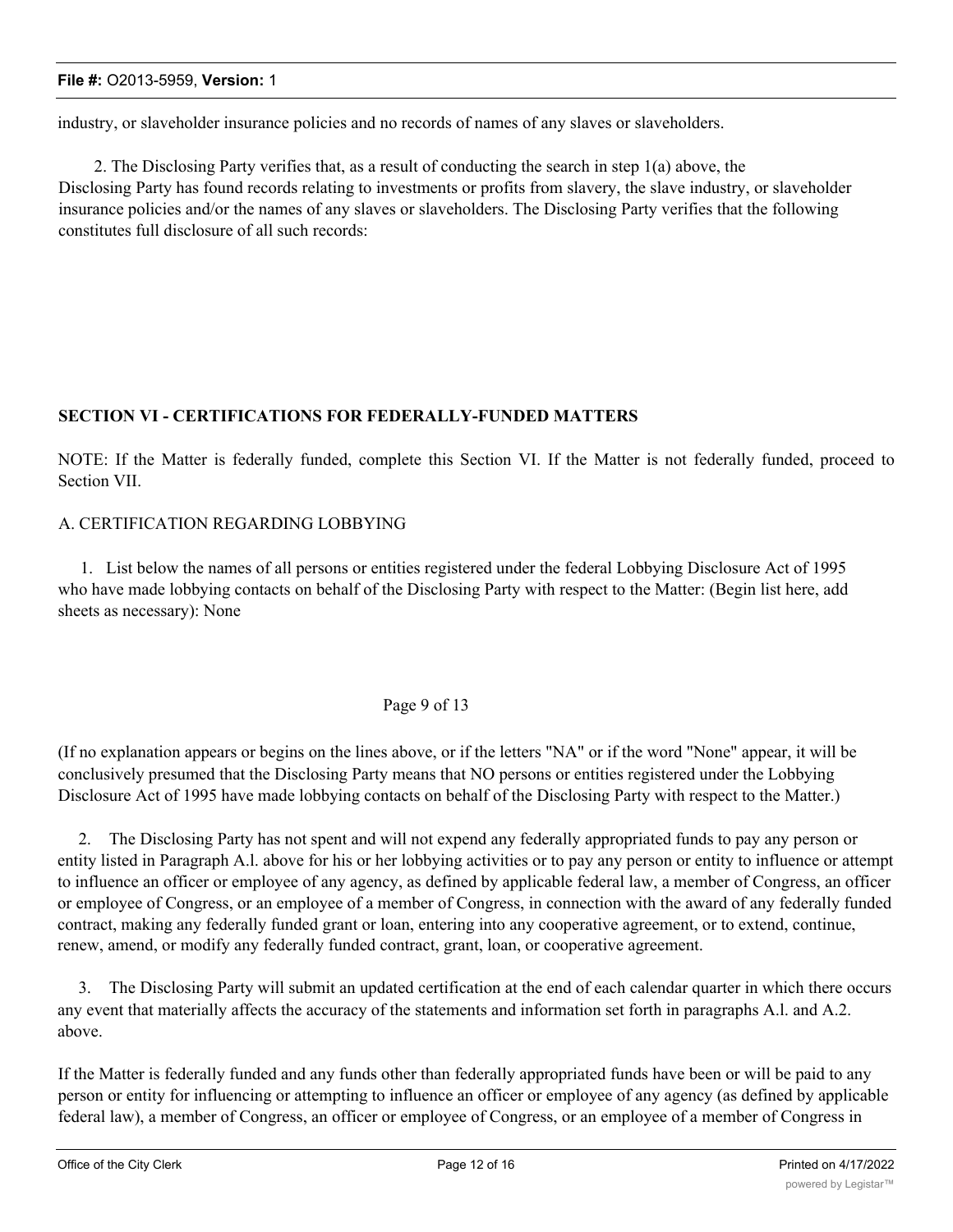connection with the Matter, the Disclosing Party must complete and submit Standard Form-LLL, "Disclosure Form to Report Lobbying," in accordance with its instructions. The form may be obtained online from the federal Office of Management and Budget (OMB) web site at <http://www.whitehouse.gov/omb/grants/sflllin.pdf>, linked on the page <http://www.whitehouse.gov/omb/grants/grants\_forms.html>.

4. The Disclosing Party certifies that either: (i) it is not an organization described in section  $501(c)(4)$  of the Internal Revenue Code of 1986; or (ii) it is an organization described in section  $501(c)(4)$  of the Internal Revenue Code of 1986 but has not engaged and will not engage in "Lobbying Activities".

5. If the Disclosing Party is the Applicant, the Disclosing Party must obtain certifications equal in form and substance to paragraphs A.l. through A.4. above from all subcontractors before it awards any subcontract and the Disclosing Party must maintain all such subcontractors' certifications for the duration of the Matter and must make such certifications promptly available to the City upon request.

## B. CERTIFICATION REGARDING EQUAL EMPLOYMENT OPPORTUNITY

If the Matter is federally funded, federal regulations require the Applicant and all proposed subcontractors to submit the following information with their bids or in writing at the outset of negotiations.

## Page 10 of 13

Is the Disclosing Party the Applicant?

HI Yes []No If "Yes," answer the three questions below:

1. Have you developed and do you have on file affirmative action programs pursuant to applicable federal regulations? (See 41 CFR Part 60-2.)

Dfl Yes []No

2. Have you filed with the Joint Reporting Committee, the Director of the Office of Federal Contract Compliance Programs, or the Equal Employment Opportunity Commission all reports due under the applicable filing requirements? . MYes []No

3. Have you participated in any previous contracts or subcontracts subject to the equal opportunity clause?

 $\wedge$  Yes [ ] No

If you checked "No" to question 1. or 2. above, please provide an explanation:

# **SECTION VII - ACKNOWLEDGMENTS, CONTRACT INCORPORATION, COMPLIANCE, PENALTIES, DISCLOSURE**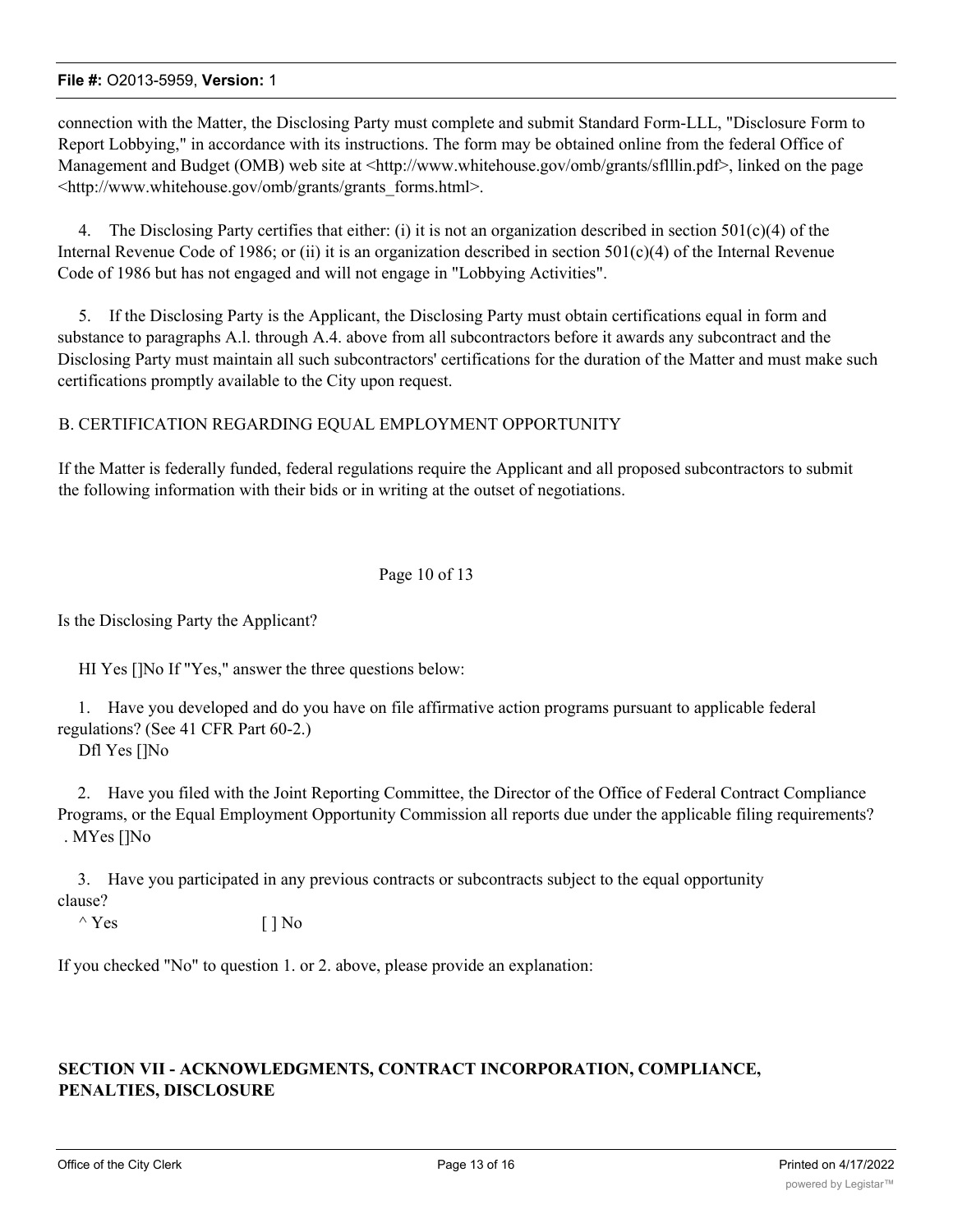The Disclosing Party understands and agrees that:

A. By completing and filing this EDS, the Disclosing Party acknowledges and agrees, on behalf of itself and the persons or entities named in this EDS, that the City may investigate the creditworthiness of some or all of the persons or entities named in this EDS.

B. The certifications, disclosures, and acknowledgments contained in this EDS will become part of any contract or other agreement between the Applicant and the City in connection with the Matter, whether procurement, City assistance, or other City action, and are material inducements to the City's execution of any contract or taking other action with respect to the Matter. The Disclosing Party understands that it must comply with all statutes, ordinances, and regulations on which this EDS is based.

C. The City's Governmental Ethics and Campaign Financing Ordinances, Chapters 2-156 and 2-164 of the Municipal Code, impose certain duties and obligations on persons or entities seeking City-contracts, work, business, or transactions. The full text of these ordinances and a training program is available on line at www.cityofchicago.org/Ethics <http://www.cityofchicago.org/Ethics>. and may also be obtained from the City's Board of Ethics, 740 N. Sedgwick St., Suite 500, Chicago, IL 60610, (312) 744-9660. The Disclosing Party must comply fully with the applicable ordinances. Page 11 of 13

D. If the City determines that any information provided in this EDS is false, incomplete or inaccurate, any contract or other agreement in connection with which it is submitted may be rescinded or be void or voidable, and the City may pursue any remedies under the contract or agreement (if not rescinded, void or voidable), at law, or in equity, including terminating the Disclosing Party's participation in the Matter and/or declining to allow the Disclosing Party to participate in other transactions with the City. Remedies at law for a false statement of material fact may include incarceration and an award to the City of treble damages.

E. It is the City's policy to make this document available to the public on its Internet site and/or upon request. Some or all of the information provided on this EDS and any attachments to this EDS may be made available to the public on the Internet, in response to a Freedom of Information Act request, or otherwise. By completing and signing this EDS, the Disclosing Party waives and releases any possible rights or claims which it may have against the City in connection with the public release of information contained in this EDS and also authorizes the City to verify the accuracy of any information submitted in this EDS.

F. The information provided in this EDS must be kept current. In the event of changes, the Disclosing Party must supplement this EDS up to the time the City takes action on the Matter. If the Matter is a contract being handled by the City's Department of Procurement Services, the Disclosing Party must update this EDS as the contract requires.

The Disclosing Party represents and warrants that:

G. The Disclosing Party has not withheld or reserved any disclosures as to economic interests in the Disclosing Party, or as to the Matter, or any information, data or plan as to the intended use or purpose for which the Applicant seeks City Council or other City agency action.

For purposes of the certifications in H.l. and H.2. below, the term "affiliate" means any person or entity that, directly or indirectly: controls the Disclosing Party, is controlled by the Disclosing Party, or is, with the Disclosing Party, under common control of another person or entity. Indicia of control include, without limitation: interlocking management or ownership; identity of interests among family members; shared facilities and equipment; common use of employees; or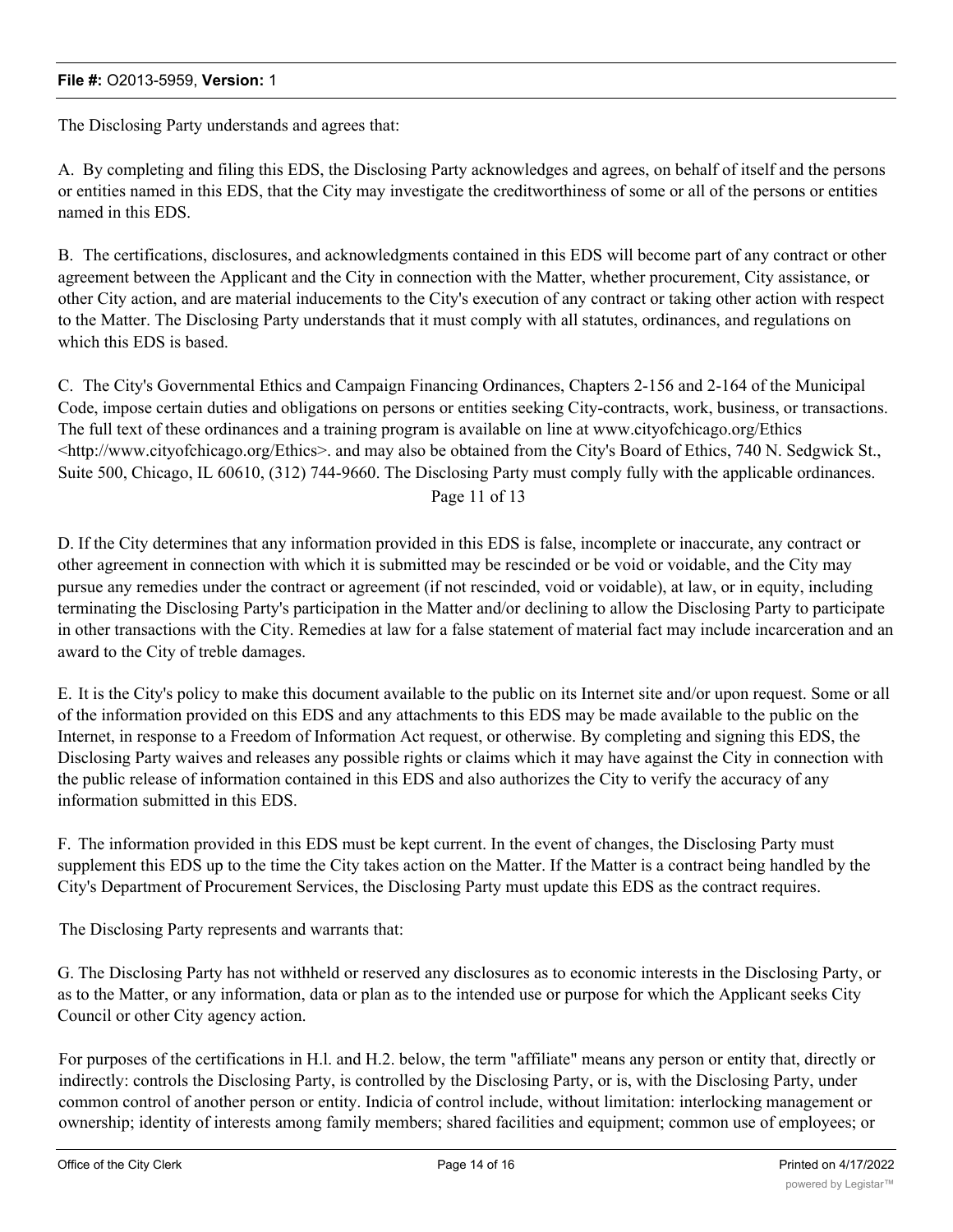organization of a business entity following the ineligibility of a business entity to do business with the federal government or a state or local government, including the City, using substantially the same management, ownership, or principals as the ineligible entity.

H. l. The Disclosing Party is not delinquent in the payment of any tax administered by the Illinois Department of Revenue, nor are the Disclosing Party or its affiliates delinquent in paying any fine, fee, tax or other charge owed to the City. This includes, but is not limited to, all water charges, sewer charges, license fees, parking tickets, property taxes or sales taxes.

H.2 If the Disclosing Party is the Applicant, the Disclosing Party and its affiliates will not use, nor permit their subcontractors to use, any facility on the U.S. EPA's List of Violating Facilities in connection with the Matter for the duration of time that such facility remains on the list.

## Page 12 of 13

H.3 If the Disclosing Party is the Applicant, the Disclosing Party will obtain from any contractors/subcontractors hired or to be hired in connection with the Matter certifications equal in form and substance to those in H.l. and H.2. above and will not, without the prior written consent of the City, use any such contractor/subcontractor that does not provide such certifications or that the Disclosing Party has reason to believe has not provided or cannot provide truthful certifications.

NOTE: If the Disclosing Party cannot certify as to any of the items in H.l., H.2. or H.3. above, an explanatory statement must be attached to this EDS.

## **CERTIFICATION**

Under penalty of perjury, the person signing below: (1) warrants that he/she is authorized to execute this EDS on behalf of the Disclosing Party, and (2) warrants that all certifications and statements contained in this EDS are true, accurate and complete as of the date furnished to the City.

NHS Redevelopment Corporation (Print or type name of Disclosing Party)

By:

| (sign here! $A^{\wedge}$ Bryan Esenberg) |  |  |
|------------------------------------------|--|--|
| (Print or type name of person signing)   |  |  |
| <b>Assistant Secretary</b>               |  |  |
| (Print or type title of person signing)  |  |  |
| XT                                       |  |  |
| $\prime\prime$                           |  |  |

Signed and sworn to before me on (date)  $\land$  M/w 1 . ;'XS\") by

at C  $\wedge$  County, T-L (state)-

TToTaryTuolic.